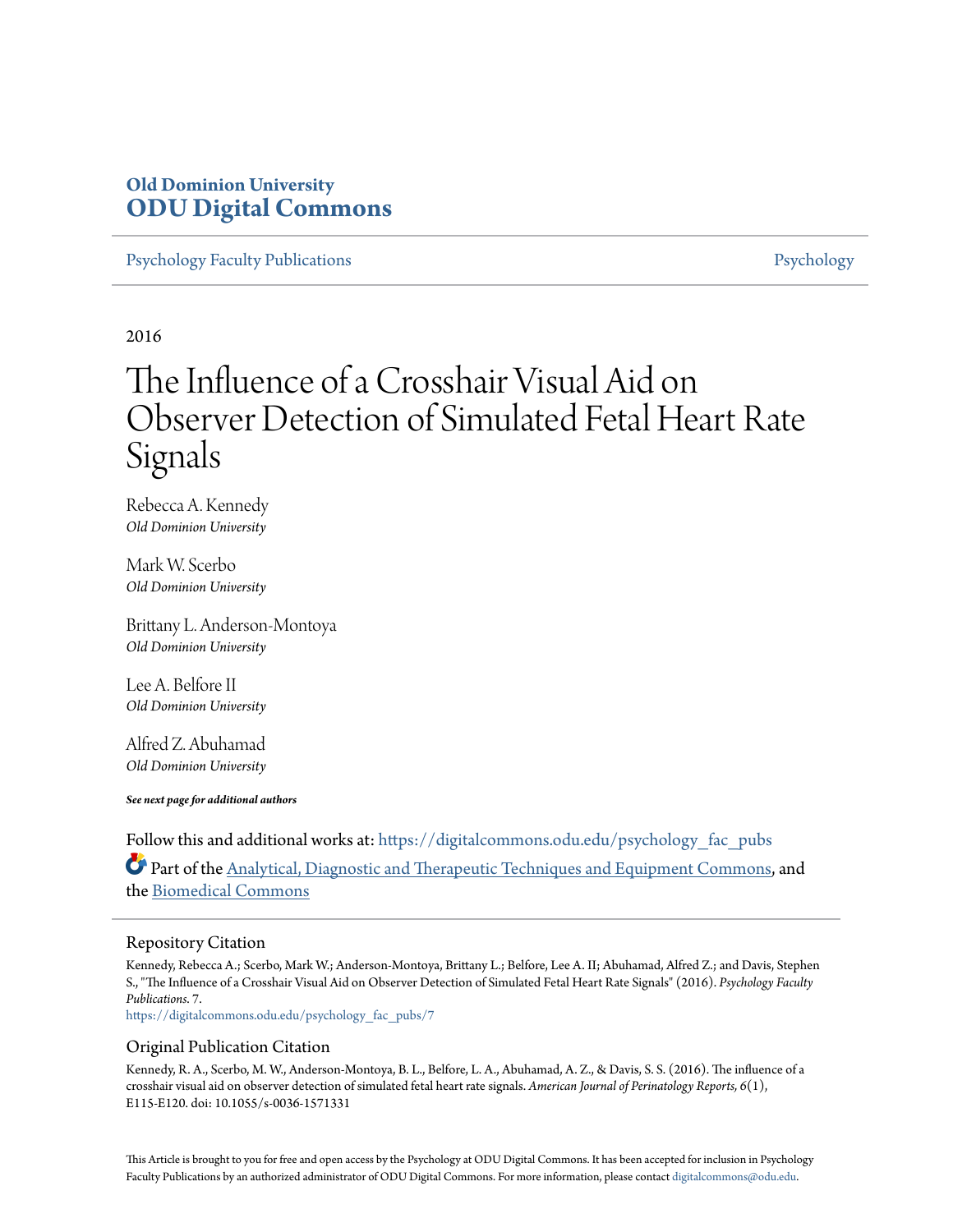## **Authors**

Rebecca A. Kennedy, Mark W. Scerbo, Brittany L. Anderson-Montoya, Lee A. Belfore II, Alfred Z. Abuhamad, and Stephen S. Davis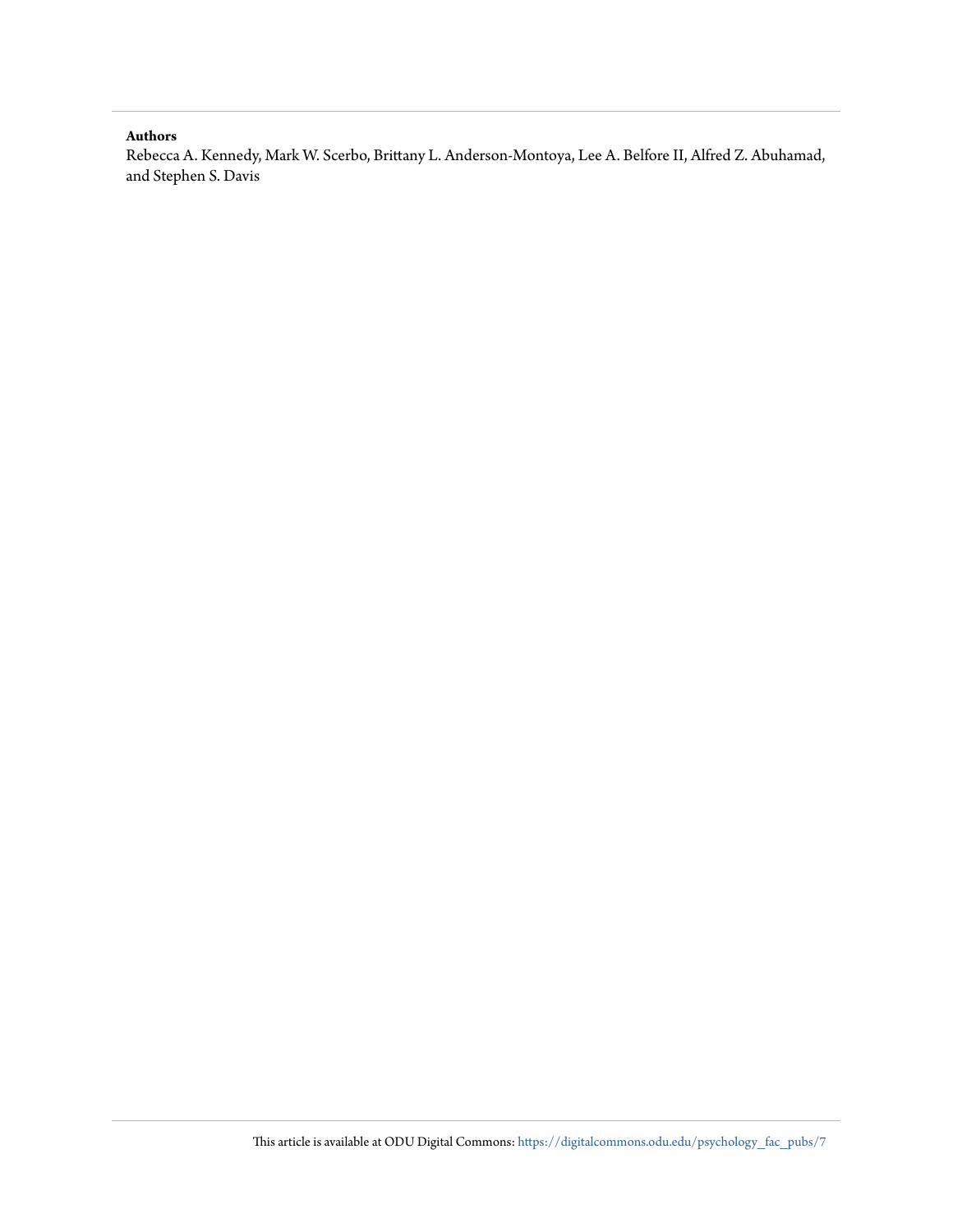

## The Influence of a Crosshair Visual Aid on Observer Detection of Simulated Fetal Heart Rate Signals

Rebecca A. Kennedy, MS<sup>1</sup> Mark W. Scerbo, PhD<sup>1</sup> Brittany L. Anderson-Montoya, PhD<sup>2</sup> Lee A. Belfore II, PhD<sup>3</sup> Alfred Z. Abuhamad, MD<sup>4</sup> Stephen S. Davis, MD<sup>4</sup>

1Department of Psychology, Old Dominion University, Norfolk, Virginia

2Carolinas Healthcare System, Matthews, North Carolina

<sup>3</sup> Department of Electrical and Computer Engineering, Old Dominion University, Norfolk, Virginia

4 Eastern Virginia Medical School, Hofheimer Hall, Norfolk, Virginia

Am J Perinatol Rep 2016;6:e115–e120.

Address for correspondence Rebecca A. Kennedy, MS, Department of Psychology, Old Dominion University, Norfolk, VA 23529 (e-mail: [becca.kennedy92@gmail.com](mailto:becca.kennedy92@gmail.com)).

Keywords ► maternal-fetal heart rate monitoring ► signal detection ► visual aid **Abstract** Objective To determine whether a visual aid overlaid on fetal heart rate (FHR) tracings increases detection of critical signals relative to images with no visual aid. Study Design In an experimental study, 21 undergraduate students viewed 240 images of simulated FHR tracings twice, once with the visual aids and once without aids. Performance was examined for images containing three different types of FHR signals (early deceleration, late deceleration, and acceleration) and four different FHR signal-to-noise ratios corresponding to FHR variability types (absent, minimal, moderate, and marked) identified by the National Institute of Child Health and Human Development (2008). Performance was analyzed using repeated-measures analyses of variance. Results The presence of the visual aid significantly improved correct detections of signals overall and decreased false alarms for the marked variability condition. Conclusion The results of the study provide evidence that the presence of a visual aid was useful in helping novices identify FHR signals in simulated maternal-fetal heart rate images. Further, the visual aid was most useful for conditions in which the signal is most difficult to detect (when FHR variability is highest).

 $\blacktriangleright$  fetal heart rate

Changes in fetal heart rate (FHR) during labor can provide important information about the wellbeing of the fetus. However, despite improvements in standardized FHR definitions and a simplification of interpretations, there remains a lack of consensus on a standardized approach for assessing  $FHR$ <sup>1</sup>. There is still a large amount of subjectivity involved in interpreting patterns in FHR tracings, which can unfortunately lead to misinterpretations and thus inadvertent adverse consequences.

In 2008, the National Institute of Child Health and Human Development (NICHD) recommended a three-tier classification

received August 26, 2015 accepted after revision December 9, 2015

DOI [http://dx.doi.org/](http://dx.doi.org/10.1055/s-0036-1571331) [10.1055/s-0036-1571331](http://dx.doi.org/10.1055/s-0036-1571331). ISSN 2157-6998.

system that defines FHR patterns as normal, indeterminate, or abnormal to assist with interpretation.<sup>2</sup> FHR patterns that fall in the normal category (Category I) are considered reassuring; these tracings can be followed in a routine manner without specific action. Category III patterns represent abnormal patterns, which are regarded as ominous and often require immediate clinical intervention. Finally, indeterminate patterns (Category II) are those that should be closely monitored to assess whether they indicate a problem.

Although the NICHD classification system provides a useful framework for FHR assessment, there is still potential for

Copyright © 2016 by Thieme Medical Publishers, Inc., 333 Seventh Avenue, New York, NY 10001, USA. Tel: +1(212) 584-4662.

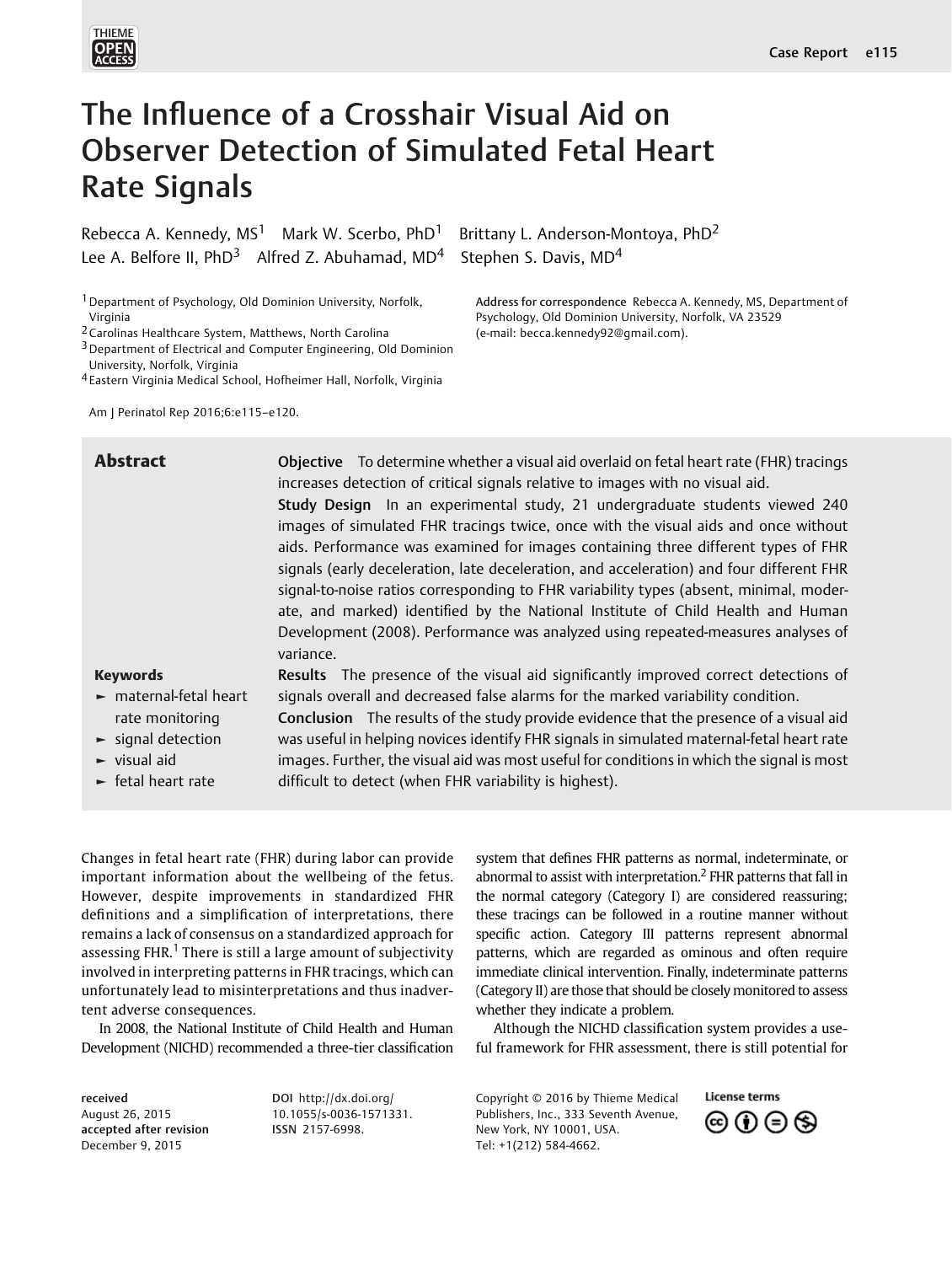clinicians to misclassify FHR patterns within this structure. Two patterns that may frequently be misinterpreted are early decelerations and late decelerations. Both types of decelerations appear as temporary declines in FHR, but they are characterized by different timing relative to the contraction. Early decelerations generally have their nadir concurrent with the peak of the uterine contraction and are considered reassuring patterns. Late decelerations have their onset after the peak of the contraction and, unlike early decelerations, repeated late decelerations are considered ominous and an indication of fetal hypoxemia. It is important for clinicians to properly distinguish FHR patterns like early decelerations and late decelerations to ensure fetal and maternal wellbeing and to avoid unnecessary clinical intervention.

Using an FHR simulator, $3$  Anderson and colleagues have conducted several studies investigating individuals' abilities to identify FHR signals in static images as well as dynamic tracings. Both untrained undergraduate students and trained professionals were found to have difficulty distinguishing between early and late decelerations.<sup>4-6</sup> The researchers also found that FHR signals are more difficult to detect when variability increases.<sup>7</sup>

A visual aid has been created to assist individuals with detecting FHR signals. The aid is a large, moveable crosshair consisting of a horizontal bar and a vertical bar that each extend across the tracing. The horizontal bar may help observers detect FHR accelerations and decelerations by providing a visual guide of FHR relative to the baseline. The vertical bar may be helpful by providing a visual guide for determining whether a deceleration is early or late relative to the contraction. The purpose of the current research was to determine whether the presence of the visual aid in static FHR images would improve detection performance.

## Materials and Methods

#### Participants

Twenty-one undergraduate students (7 women, 14 men) from Old Dominion University (ODU) with a mean age of 19.33 years (SD  $= 0.30$ ) and no formal training in the interpretation of FHR tracings took part in this study. All participants had normal or corrected-to-normal vision. The ODU Instructional Review Board approved the study.

#### Fetal Heart Rate Display

Static images of simulated tracings were produced using the FHR simulator created by Belfore and colleagues.<sup>3</sup> The

images each measured  $18 \times 15.5$  cm with a white background and two red grids, one for the FHR and another below for the maternal uterine contractions. Both tracings were displayed in blue. Every image contained a single contraction. Some images contained an FHR acceleration or deceleration to be identified and others contained the FHR tracing without accelerations or decelerations present.

The FHR variability in the tracings was generated mathematically from specific signal-to-noise (S/N) ratios, where the signal refers to the acceleration or deceleration. Four S/N ratios were generated to approximate the categories designated by the NICHD: absent  $(S/N \text{ ratio} = 10:1)$ , minimal (S/N ratio  $= 5:1$ ), moderate (S/N ratio  $= 2:1$ ), and marked (S/N ratio  $= 1:1$ ). Depictions of the four S/N ratios are displayed in ►Fig. 1.

The visual aid was a semitransparent turquoise crosshair overlaid on the static image. The horizontal bar of the aid was placed at baseline (defined as the mean of the FHR variability) to assist with the detection of deceleration or acceleration deviations from baseline. The vertical bar was placed at the location of the peak of the contraction to help users distinguish whether FHR decelerations were early or late in nature. ►Fig. 2 displays an example of an image that contained the visual aid.

#### Procedure

There were three sets of FHR tracing images, each addressing a single type of signal (early deceleration, late deceleration, or acceleration). The signals were represented by small, medium, and large deviations from the FHR baseline (i.e., deviation of 5, 10, or 15 bpm). For the early deceleration images, the nadir was coincident with the peak of the contraction. For the late deceleration images, the nadir was delayed from the contraction peak by 4, 8, 12, or 16 seconds.

Each set contained 48 images in which a signal (i.e., an early deceleration, late deceleration, or acceleration) was present, and 32 images that contained no signals, to ensure that participants were required to determine whether images contained signals at all. Within each set, there were 12 images depicting each NICHD variability type (absent, minimal, moderate, and marked) combined with the three signal sizes (small, medium, and large). The images were presented in two blocks, once with the visual aids and once without the aids for a total of 240 images. The orders of the blocks and sets of images were randomized and counterbalanced across participants.



Fig. 1 Examples of simulated fetal heart rate decelerations embedded in four variability categories (absent, minimal, moderate, and marked) increasing from left to right.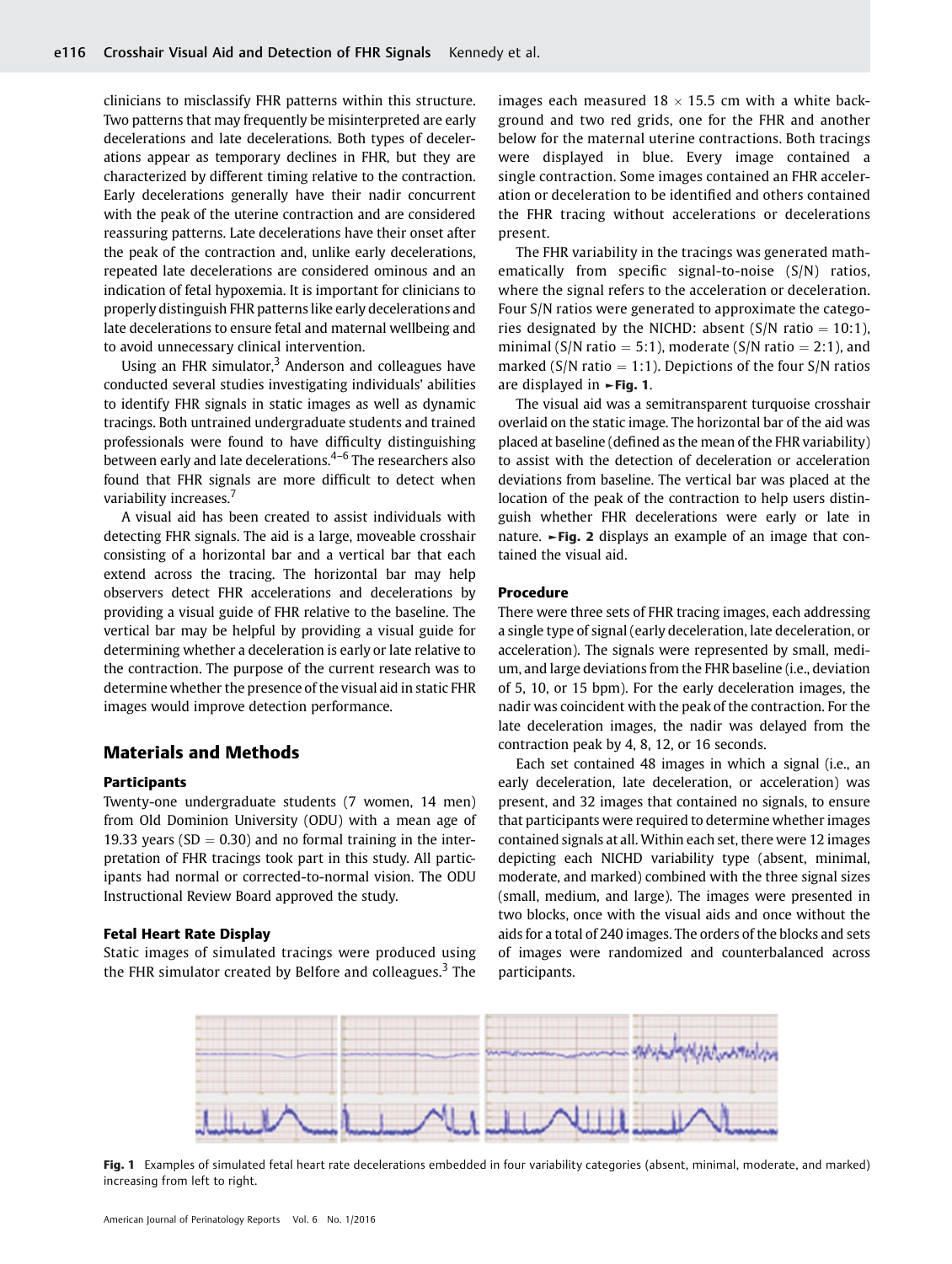

Fig. 2 Example of a visual aid overlay on an early deceleration with minimal variability.

Participants were provided instructions informing them which type of signal they would be looking for in each set. Each image was presented for 3 seconds, after which a response screen required participants to indicate whether a signal was present and, if so, to identify the signal type and magnitude by clicking on a response choice using a mouse. Once participants selected a response, the next image was immediately presented. Participants were given a 10-minute break in between the two blocks.

#### Data Analysis

The data were analyzed using a 2 (aid)  $\times$  3 (signal type, i.e., early deceleration, late deceleration, acceleration)  $\times$  4 (variability; i.e., absent, minimal, moderate, marked) repeatedmeasures analysis of variance. Mauchly test was used to determine violations of the sphericity assumption. If detected, the Greenhouse–Geisser correction was used for the degrees of freedom. The Bonferroni–Sidak method was used for post-hoc tests.

### Results

#### Proportion of Correct Detections

Correct detections were defined as the correct identification of an early deceleration, late deceleration, or acceleration in the image. Correct detections were calculated as a proportion of correct responses relative to the actual number of signals that were presented. Correct answers were defined based on NICHD definitions for early and late decelerations and accelerations.

There was significant effect of aid on correct detections, F  $(1,20) = 8.43$ ,  $p < 0.05$ , partial  $n^2 = 0.292$ . The presence of the aid led to a higher rate of detections ( $M = 0.62$ , SE  $= 0.03$ ) than the absence of aids ( $M = 0.53$ ,  $SE = 0.03$ ).

Signal type also significantly impacted correct detections, F(1.97, 39.44) = 4.19,  $p < 0.05$ , partial  $n^2 = 0.173$ . See ►Table 1 for means and standard errors. Correct detections were significantly higher for early decelerations  $(M = 0.61, \text{ SE} = 0.03)$  than accelerations  $(M = 0.54, \text{ SE})$  $= 0.03$ ). No other differences in correct detections between signal types were significant.

As predicted based on prior research, $<sup>7</sup>$  there was also a</sup> significant effect of variability (i.e., absent, minimal, moderate, marked, based on S/N ratios) on correct detections, F (1.98, 39.62) = 114.73,  $p < 0.05$ , partial  $n^2 = 0.852$ . The means and standard errors are shown in ►Table 2. Highest correct detections occurred for absent and minimal variability, with lower correct detections for moderate variability and lowest for marked variability. Therefore, increasing variability resulted in decreased correct detections. All means were significantly different from one another except for the difference between absent and minimal variability, which were equivalent.

There was also a significant interaction for proportion of correct detections between the presence of aids and variability,  $F(2.44, 48.84) = 3.87, p < 0.05$ , partial  $n^2 = 0.162$ . However, a Bonferroni–Sidak test revealed that none of the differences between signal types according to aid presence were significant (►Fig. 3).

Finally, there was a significant interaction between signal type (i.e., late deceleration, early deceleration, and acceleration) and variability for proportion of correct detections, F  $(4.02, 80.49) = 4.02$ ,  $p < 0.05$ , partial  $n^2 = 0.167$ . A Bonferroni–Sidak test indicated that all differences were significantly different from one another except for the difference between absent and moderate variability for late decelerations. The means and standard errors for this interaction are displayed in ►Table 3.

#### Proportion of False Alarms

False alarms were defined as instances in which participants incorrectly indicated that a deceleration was present in a tracing that contained none. There was a significant interaction between aid presence and variability for false alarm

Table 1 Mean rate of correct detections according to signal type

| Signal type        | Mean | <b>Standard error</b> |
|--------------------|------|-----------------------|
| Late deceleration  | 0.57 | 0.02                  |
| Early deceleration | 0.61 | 0.03                  |
| Acceleration       | 0.54 | 0.03                  |

Table 2 Mean rate of correct detection according to variability type

| Variability type | Mean | Standard error |
|------------------|------|----------------|
| Absent           | 0.71 | 0.03           |
| Minimal          | 0.73 | 0.02           |
| Moderate         | 0.51 | 0.03           |
| Marked           | 0.34 | 0.02           |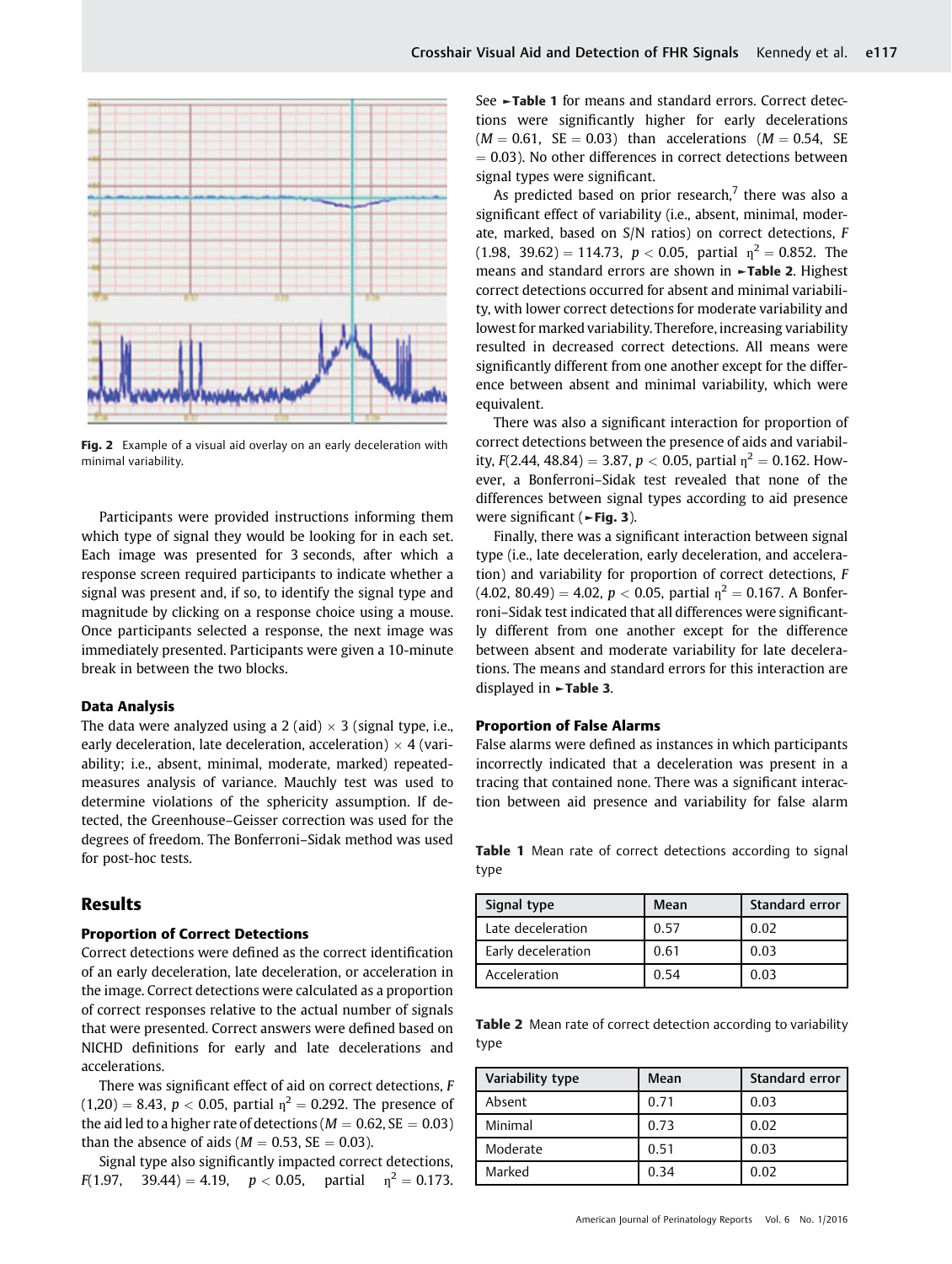

**Fig. 3** Aid presence  $\times$  signal type interaction for correct detections.

rates,  $F(1.97, 39.48) = 4.92$ ,  $p < 0.05$ , partial  $\eta^2 = 0.197$ . See ►Fig. 4 for a graph of means and standard errors of false alarm rate according to aid presence and variability. A Bonferroni–Sidak test showed that there were significant differences between aid presence and aid absence for marked variability only.

## **Discussion**

The purpose of the study was to examine whether the presence of a visual aid could assist individuals with correctly identifying early decelerations, late decelerations, and accelerations in simulated FHR images. Static images of simulated FHR tracings were created and each image was presented with and without the presence of a visual aid. Results showed that the visual aid helped observers increase correct detections overall. Among the novice observers in this study, the presence of the aid led to a higher rate of detections of early decelerations, late decelerations, and accelerations in FHR images ( $M = 0.62$ ,  $SE = 0.03$ ) compared with the condition in

**Table 3** Signal type  $\times$  variability interaction for proportion of correct detections, analyzed using a Bonferroni–Sidak test

| Signal type | Variability | Mean | <b>Standard error</b> |
|-------------|-------------|------|-----------------------|
| Late Decel  | Absent      | 0.71 | 0.06                  |
|             | Minimal     | 0.84 | 0.04                  |
|             | Moderate    | 0.63 | 0.04                  |
|             | Marked      | 0.36 | 0.05                  |
| Early Decel | Absent      | 0.77 | 0.06                  |
|             | Minimal     | 0.86 | 0.04                  |
|             | Moderate    | 0.67 | 0.05                  |
|             | Marked      | 0.39 | 0.05                  |
| Accel       | Absent      | 0.94 | 0.03                  |
|             | Minimal     | 0.88 | 0.04                  |
|             | Moderate    | 0.61 | 0.05                  |
|             | Marked      | 0.32 | 0.04                  |

which no aid was overlaid on the images ( $M = 0.53$ , SE  $= 0.03$ ). The aid was also useful in reducing false alarm rate specifically for images with marked variability.

It was expected that the presence of the visual aid would improve correct detection of maternal-fetal heart rate signals compared with trials in which no aid was present. This hypothesis was also supported. Proportions of correct detections were significantly higher when the aid was present than when the aid was absent. However, correct detection performance was still relatively poor. One reason for this low performance is that participants may have correctly identified the type of signal but incorrectly identified its magnitude. In the program developed for this study, participants selected a response choice that identified a type of signal (early deceleration, late deceleration, or acceleration) as well as its magnitude (small, medium, large), so there was no way for researchers to identify signals that were correctly identified independent of magnitude.

It was also expected that, based on previous research, $7$ detection performance would decrease as FHR variability increased. This hypothesis was supported. There was a significant effect of FHR variability on correct detections, such that means were highest for absent and minimal variability, lower for moderate variability, and lowest for marked variability.

Finally, it was expected that the visual aid would be most useful for FHR images with higher variabilities (moderate and marked). This prediction was based on the fact that higher FHR variability creates more "noise" that masks the visual signal. This hypothesis was partially supported. Although there was no significant interaction for correct detections between FHR variability and aid presence, there was indeed a significant interaction for false alarm rate between variability and aid presence. A test of simple effects revealed that the effect of aid was limited to marked variability. That is, false alarms were significantly lower (i.e., false alarm performance was better) in the marked variability condition when the aid was present, which presumably reduced participants' uncertainty as to the presence of a signal. This finding suggests that the aid was indeed more useful for signals embedded in marked variability, where detection was most difficult.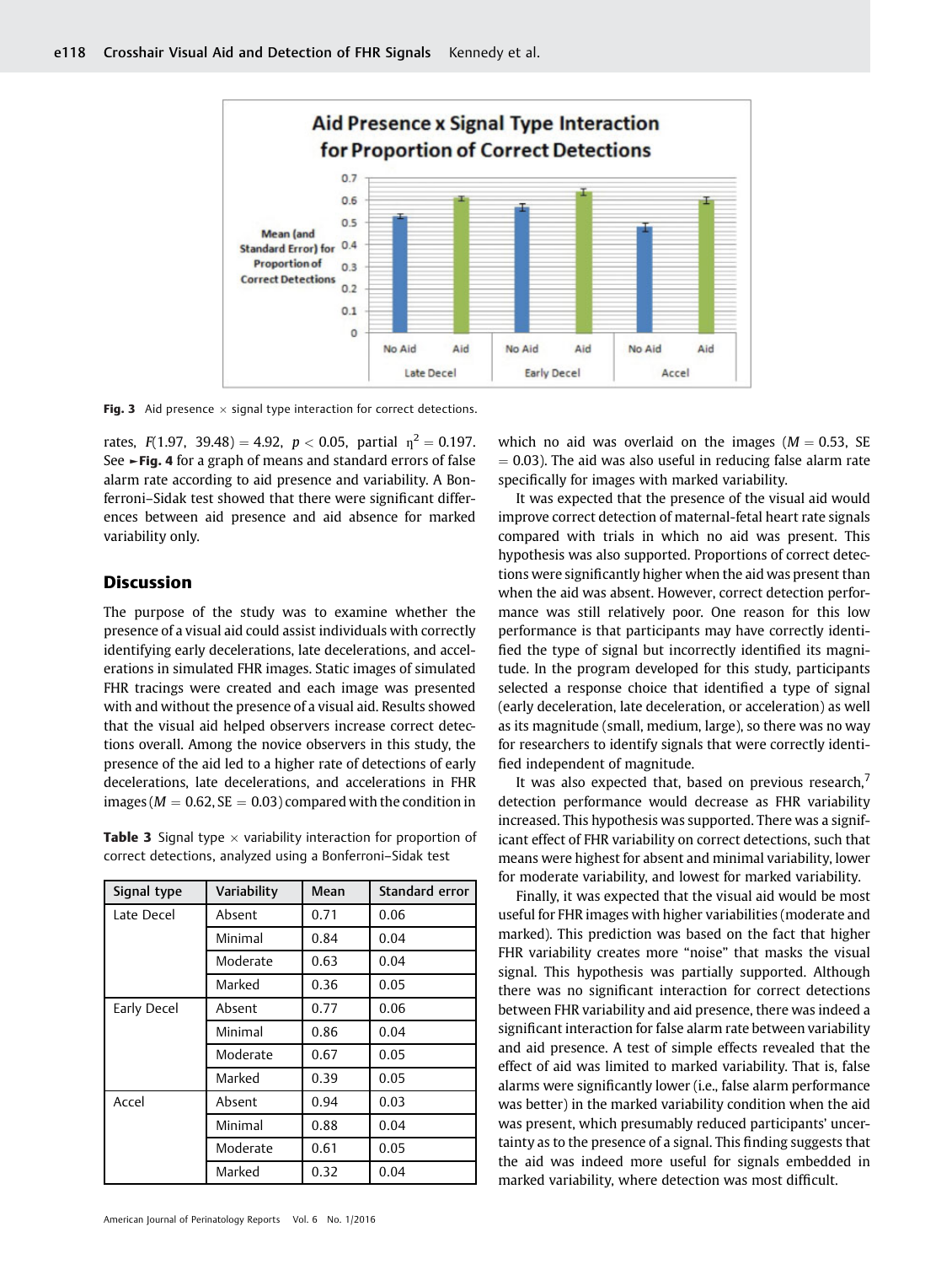

**Fig. 4** Aid presence  $\times$  variability interaction for false alarm rate.

Research in the psychology literature indicates that visual cues can help direct an observer's attention in visual tasks, thereby increasing accuracy and decreasing response time. $8,9$ A visual aid for FHR monitoring has been considered previously. Hall and colleagues<sup>10</sup> created a prototype electronic ruler to assist with assessment of FHR variability.<sup>2</sup> This electronic ruler contained a horizontal line placed at FHR baseline and a series of color-coded horizontal bands highlighting different levels of variability. Six obstetrics physicians assessed FHR variability on 10-minute tracings using either paper strips or the electronic ruler. The electronic ruler produced better assessment of variability than the paper strips, relative to the computer-calculated "gold standard." The findings from the present research extend these findings: whereas Hall et al used a visual aid to assist with observer identification of FHR variability, the current research applied a visual aid to facilitate the detection of important deviations from the FHR baseline.

The present study has some limitations. First, the sample was drawn from a naive undergraduate student population. The results will need to be replicated with trained professionals to determine whether the same pattern of results would be found with a clinical population. Second, participants viewed static images for a fixed interval rather than inspecting a dynamic tracing for a duration of their own choosing. Results may differ when participants have control over the image inspection time. A third limitation concerns the simulated FHR tracings. The images used in this study were generated specifically to impose greater experimental control over the signal characteristics. The results obtained here might differ with tracings derived from genuine patients. In fact, the present findings might paint a more optimistic picture of performance because all of the simulated tracings had a stable baseline and were free of variable decelerations and signal dropouts often found in genuine FHR tracings. Last, the signals in this study were defined as decelerations and accelerations without concern

for the clinical importance of the patterns depicted in the tracings. The goal of the study was to examine the benefit of using visual aids on the perceptibility of significant deviations in FHR from the baseline. We believe this is a necessary first step before one can address the potential of visual aids for clinically significant patterns within FHR tracings.

In sum, the present findings suggest that the use of a visual aid could be a step toward improving clinicians' identification of important signals in FHR tracings. The implications of this line of research are that the presence of a visual aid may improve the ability of clinicians to properly interpret FHR patterns under conditions in which signals are difficult to identify, such as marked FHR variability.

#### References

- 1 Miller DA, Miller LA. Electronic fetal heart rate monitoring: applying principles of patient safety. Am J Obstet Gynecol 2012; 206(4):278–283
- 2 Macones GA, Hankins GD, Spong CY, Hauth J, Moore T. The 2008 National Institute of Child Health and Human Development workshop report on electronic fetal monitoring: update on definitions, interpretation, and research guidelines. Obstet Gynecol 2008;112(3):661–666
- 3 Belfore LA II, Scerbo MW, Anderson BL. A fetal heart rate monitor simulator. In: Proceedings from ModSim World September 2004; Virginia Beach, VA
- 4 Anderson BL, Scerbo MW, Belfore LA II, Abuhamad A. When is a deceleration perceived as a late deceleration? Simul Healthc 2010; 4:311
- 5 Anderson BL, Scerbo MW, Belfore LA II, Abuhamad AZ, Davis SS. Can clinicians tell when a decel is a late decel? In: 11th International Meeting on Simulation in Healthcare. New Orleans, LA: Society for Simulation in Healthcare; 2011
- 6 Kennedy RA, Anderson-Montoya BL, Scerbo MW, et al. The influence of visual aids on detecting early and late decelerations in maternal-fetal heart rate patterns. In: Proceedings of the Human Factors and Ergonomics Society 56th Annual Meeting. Boston, MA: Human Factors and Ergonomics Society; 2012:1317–1321